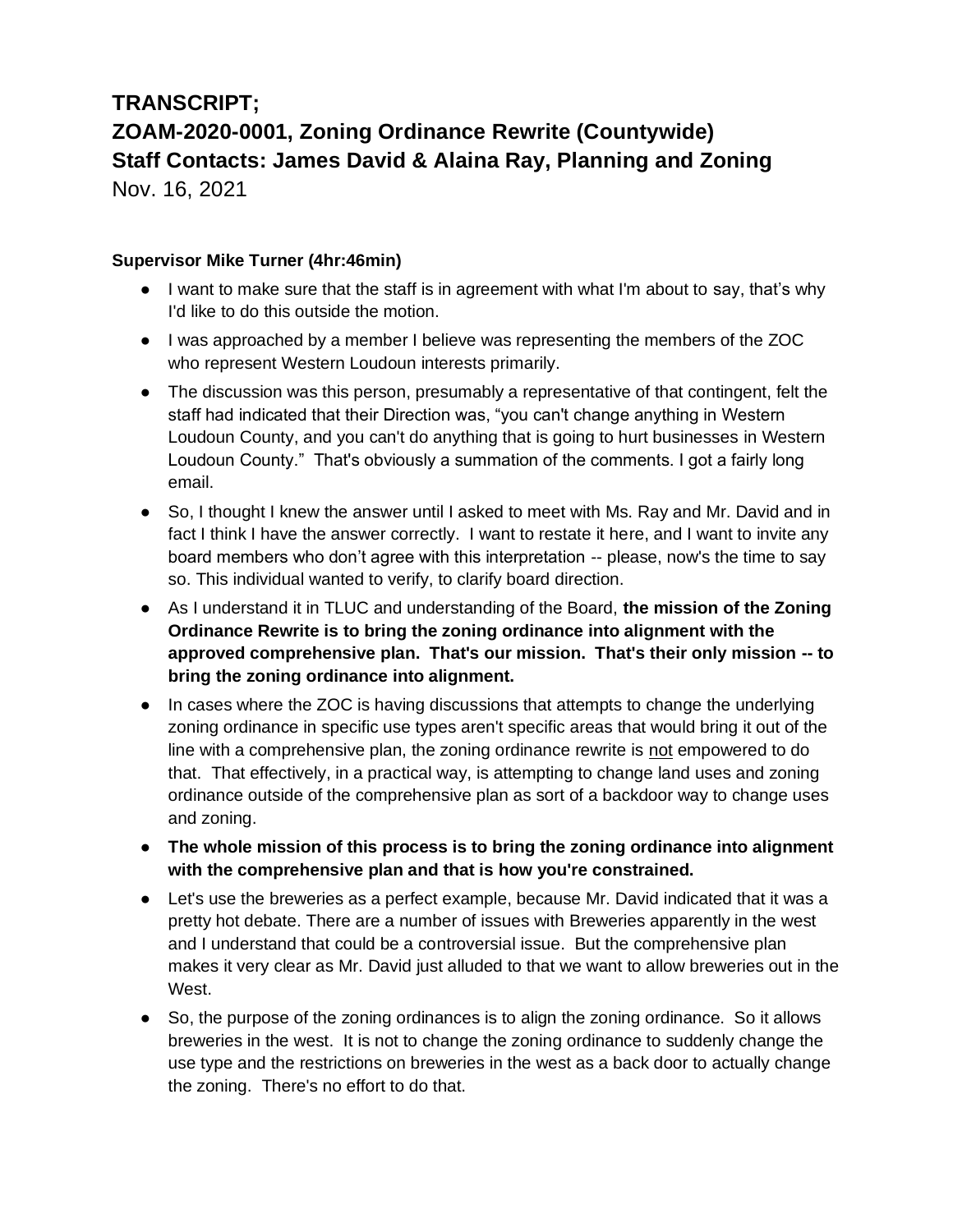- The discussion was made that the staff felt that they were given direction from the board that it is hands off of West. Well, that is a derivative of the stakeholders Committee in our impression from Mr. Salmon, who was the head of the stakeholders committee that we're not going to make changes in the west.
- Now, we can debate whether that was the actual direction or not because I heard there's some controversy around that, **but the bottom line is what came out of there was very little changes in the west and that's what's in the comprehensive plan.**

## **Chair Randall**

● Okay, that's really that's good. Let me just have the staff respond to that first because some of the things that Staff just said are not in line with what you just said.

## **Alaina Ray, Dir. Of Planning & Zoning (former)**

- I will respond since I was here for the comprehensive plan. So, our primary objective with the zoning ordinance rewrite is to align with the comprehensive plan.
- There are some other objectives that came with the introduction of the project plan for the zoning ordinance rewrite that includes to simplify, streamline processes, bring it into conformance with modern-day market language, and things like that.
- **Also, there were some items where we had separate stand-alone ZOAMs at the time that the Board rolled into the ZOR. So those were a little bit outside of aligning it with the comprehensive plan, because we were already under way with some of those standalone ZOAMs.**
- I do want to reiterate though that we are looking at other issues besides just aligning with the contents of the plan.
- **We're looking at contradictions within our zoning ordinance, making sure that we change those.**
- **We do recognize that there are some issues with certain uses in certain places and we're looking at what we can do to tweak those**, however, some of the things that were being talked about would essentially over time eliminate an industry and that was even the state intent from some people to do that over time.
- We have not received direction from the Board to change our regulations to such an extent that it eliminates an industry.
- There are also certain topics that could be discussed with the zoning ordinance that are extremely controversial, the breweries is one of them, that might be better handled outside of the zoning ordinance rewrite.
- This board made that decision with the clustered subdivision prime ag soils and also with the standalone shooting range ZOAM, to hold those items separately so that they did not delay the adoption of the zoning ordinance rewrite. So there are some of those issues that may be larger exercises that would be more appropriate handled separately so that it doesn't extend our time line on the zoning ordinance.